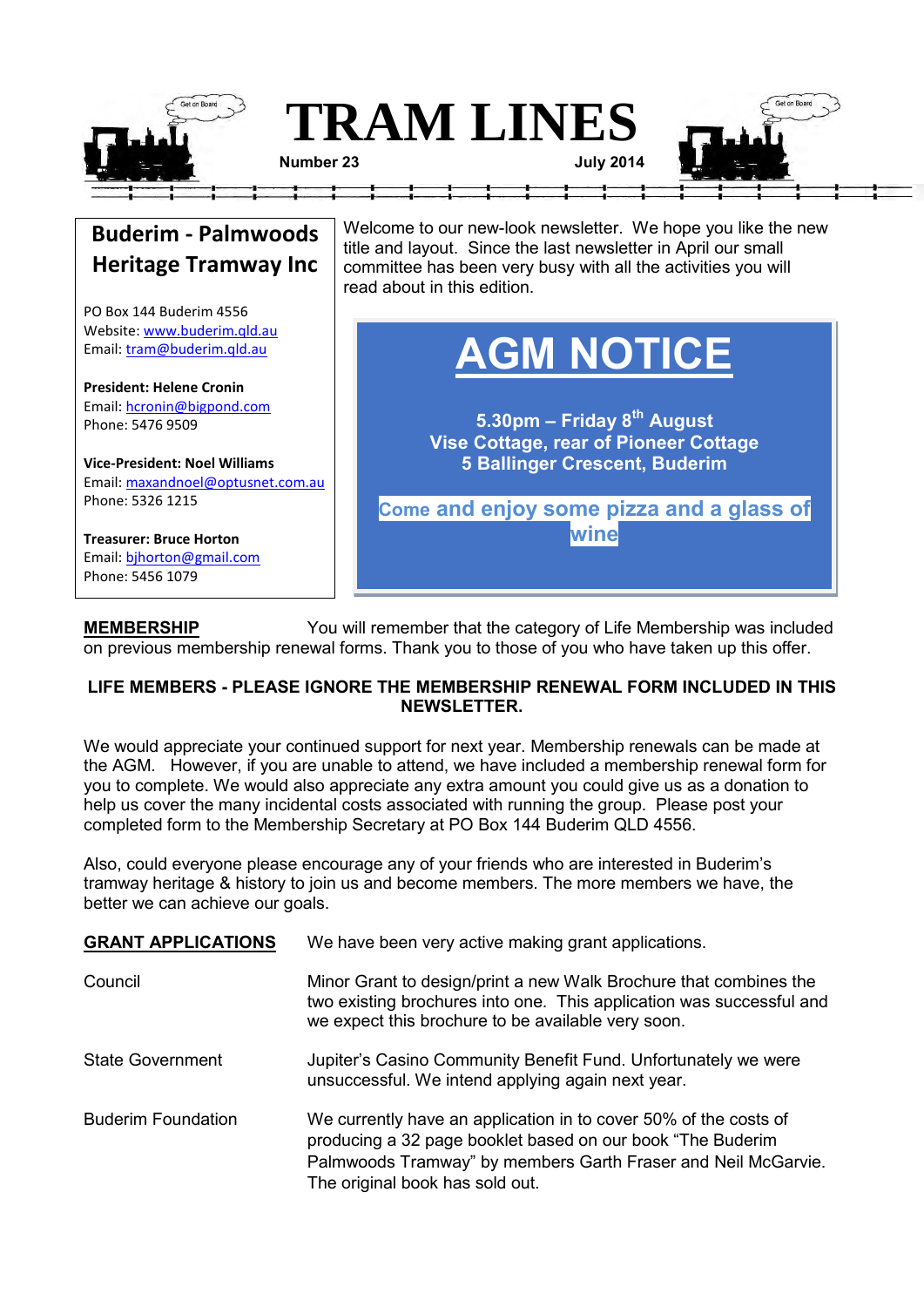We applied for the State Government's "Everyone's Environment Grants" only to be informed that our submission was ruled ineligible as the locomotive does not appear on a heritage register. Cr. Hungerford reported that both State and Local Governments list places not objects. We followed this problem up with the Minister Powell at a recent Community Cabinet Meeting at Maroochydore High School on 22 June 2014.

#### **HERITAGE REGISTER** Better Protect State's Heritage **-** Andrew Powell

(Minister/Environment/Heritage Protection) is reviewing the Qld Heritage Act 1992 to ensure locations/buildings are managed in a responsive and innovative manner. BPHTI forwarded a submission to change the ACT to include OBJECTS.

**NEW COMBINED WALK BROCHURE** A new walk brochure combining the information in our existing two separate brochures is currently being finalised ready for printing. We thank Council for the funding we received from their Minor Grant Program to produce the brochure and we also thank Steve & Karen Chellingworth from Red Lid and past President Paul Brown of Wealth 21 investment services for their generous sponsorship of the brochure.

**VALE Derek Marshall - BPHTI is deeply saddened by the passing of Derek** who was a valued member of our organisation. We know he will be greatly missed by his many friends.

**DIORAMA** Thanks to Garth who is creating a diorama including the Buderim Tramway Station, carriage and Shay locomotive. The level of detail is amazing and his passion is evident in this wonderful miniature masterpiece.

#### **LOCO DISPLAY Central Buderim.**

- **Fundraising Thermometer** installed Friday 4 July next to the Buderim Walk sign near OPO. Final location agreed on site with BPHTI/BWMCA. BPHTI donated original track lines which add some interest and authenticity. BPHTI members, Buderim businesses and community leaders were invited to the official launch by local State member Steve Dickson MP on Friday July 11 at the Old Post Office, followed by morning tea.
- The Restoration Fund has reached over \$50,000, thanks to generous donations from both State member Steve Dickson MP and Federal member Clive Palmer MP as well as local Buderim residents.
- Donations can now be made in person at the Buderim branch of the Bendigo Bank or by direct bank transfer into BSB 633000 Acct # 152 290 656. If making a direct bank transfer, you need to put your name in the details section and also send your name and address to BPHTI, PO Box 144 Buderim 4556 or by email to tram@buderim.qld.au
- We are very fortunate to have the active support of our elected representatives at local and state level. We thank Steve, Ted and Christian for their great support and encouragement in our efforts to display the restored Krauss locomotive in an attractive building in central Buderim.

**BOTANICAL PROGRAM** A small group of volunteers meet occasionally to keep the entrance to the track looking neat & tidy. This is one area of our activities where we need more helpers. Please think about volunteering. Contact one of the committee whose contact details are in the header if you can help.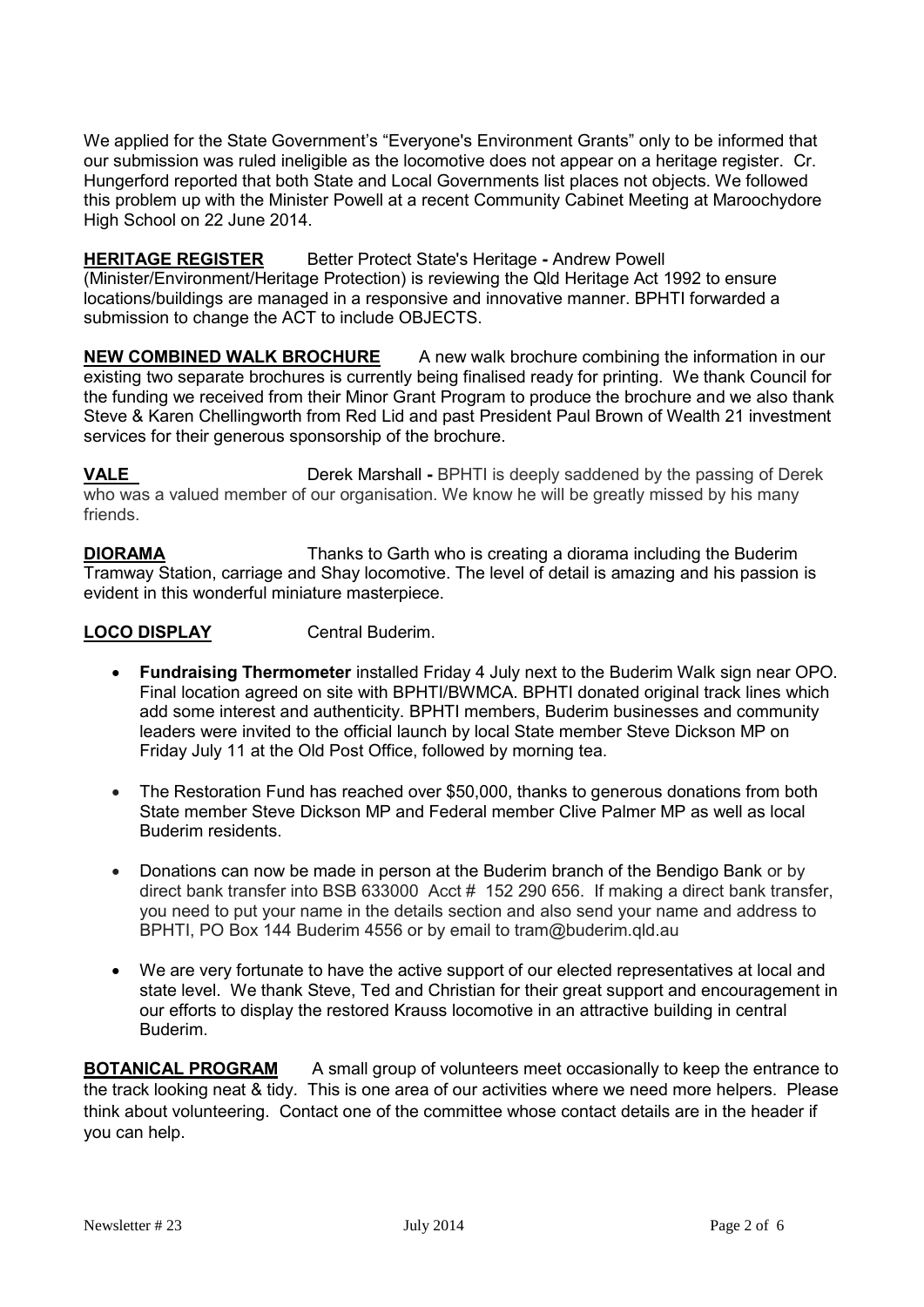**WALKING TRACK** Following the de-amalgamation of Noosa from Sunshine Coast Council, Greg Strain, the Council officer who has been working cooperatively with us on track matters for some time, has been relocated. In May we met with Peter Nagel, the Council's project supervisor, to put on record BPHTI plans for the track. Matters/needs included were:-

- **Telco Road Car Park** The surfacing and delineating of the present car-park with posts to indicate the boundaries/drain. A future walking track from this parking area down beside Mons Rd then across Council land to the abutment and remains of the old 'White Bridge' is planned.
- **Telco Heritage Tree Stump** Protect this historic stump, with springboard cups/mortices, located on the SCRC road reserve a short distance along Telco Rd from the track entrance.
- **Seats**Install two new seats at 300m and 1900m as planned earlier.
- **Raised culvert grate at 250m** The flush mounted grate at this point continues to block and will need to be raised 100mm.
- **Drainage Modification** to avoid gravel/sand on the entrance disabled car-park In the short term, until surrounding drainage modifications can be addressed, BPHTI will contact Customer Service reporting a blocked drain when the drainage past the entrance is compromised.
- **Private land property** on the track this extends from the cattle-grid at 1600m for some 80m and SCRC purchase is being investigated. **Breaking News.** Cr. Ted Hungerford has secured \$105,000 to purchase the missing part of the Telco track from 1600m, making the entire walking track Council easement. (BPHTI can now mature a plan to have a viewing platform and a raised wooden walkway around the 1600m cattle-grid remains.). The funds for the remaining Telco track portion came from budget, not Heritage Levy.
- **Exit to Owen Creek Rd** Finalised timing for this could be 2018-19 when development work planning in that area is completed.
- **Connection** of the Telco Rd walking track and the Buderim Village walking track This matter was raised as a necessary future aim.

**TELCO ROAD STUMP** - An application to have the historic stump and the land surrounding it entered as a State Registered Place in the Queensland Heritage Register was forwarded to Environment and Heritage Protection early in July. The area would be joined to the tramway walking track heritage registered land.

**"WHITE BRIDGE" -** BPHTI is investigating the possibility of having the un-named creek (that flows below the remains of this bridge and then Mons Rd) named 'Telmar' to record both the Telco Rd origin and that it is a tributary of Martins Creek.

#### **TRACK WALKS Recent and Future Visits**

- Society for Growing Australian Plants On Sunday May 11 members walked the track with BPHTI volunteers**.** The walk developed into a tramway history/info session with emphasis on good and bad plants.
- Twin Waters View Club On May 22 we hosted a guided walk along the track.
- Sienna College We will take Year 2 children for a guided walk in August. The children will also be taken to see the restored Krauss locomotive. This will be the third year for this activity and is one enjoyed by all concerned, guides, teachers and above all the children.

#### **CORPORATE EVENT - 2nd May Wises Farm**

Sadly the rain may have played a part with 75 attending out of 95 who accepted. By all accounts, it was a success, with many attendees viewing the loco for the first time. A BIG thank you to everyone who participated. **Special thanks:** To Noel who did a tremendous job with the Channel 7 interview. Steve Ormerod who captured the night on video, Steve Bass who supplied us with professional photos, Tanya McFadyen for a great night of entertainment, Peter and David Wise for the venue.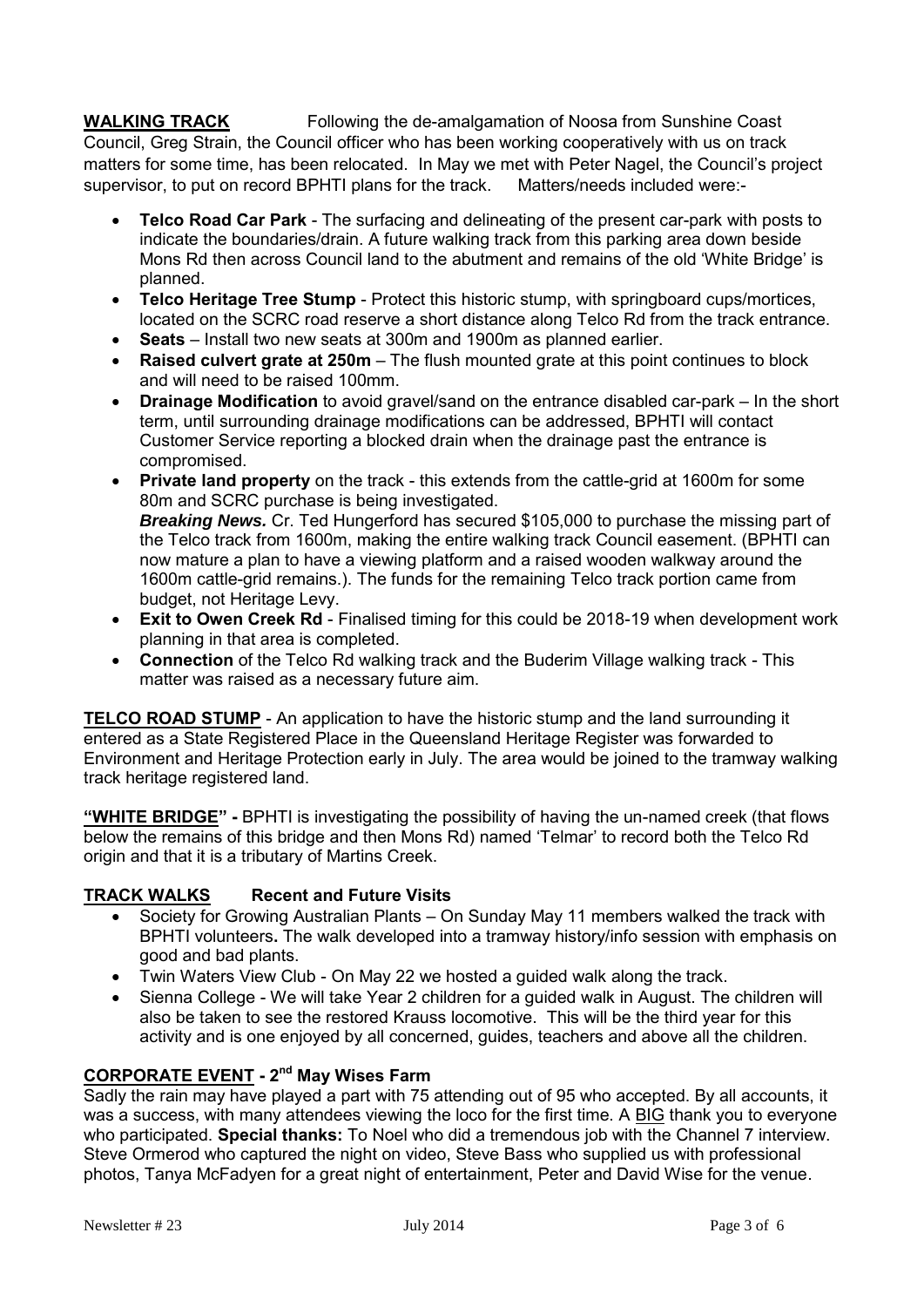#### **THE LIONS EASTER FAIR**

Special thanks to Lois for her suggestion we have a stall and to Max that we sell books. Donations: \$153.25, Books: \$250.00, Train Merchandise: \$364.00. Total: \$767.25. Thank you to those who participated.

#### **BPHTI WEB SITES, FACEBOOK PAGE & EMAIL.**

Web Address http://www.buderim.qld.au/tram Why not try it out for us. Any comments or suggestions on possible improvements gratefully received. Contact either Helene Cronin or Bruce Horton with your suggestions. We continue to develop our website with the help of the staff at Red Lid Publishing. Email Address *tram@buderim.qld.au* Facebook Page <https://www.facebook.com/BPHTI?ref=hl> We have a Facebook page for the tramway. Check it out at: And if possible**, register a Like** for the site as this helps us get more publicity.

#### **Australian Rail Trails**

[http://www.](http://www/)[railtrails.org.au/trail-descriptions/queensland/south-east-queensland?view=trail&id=228](http://railtrails.org.au/trail-descriptions/queensland/south-east-queensland?view=trail&id=228) We are represented on the Rail Trail website. This is a great website - Check it out.

#### **FUTURE MEETING DATES**

- **Friday August 8 at 5.30 pm - Annual General Meeting**
- Friday September 19 at 5.00 pm
- Friday October 17 at 5.00 pm

You are invited to attend these general meetings and contribute your ideas. Normally meetings are held at 5 pm in the Vise Cottage meeting room at the rear of the Pioneer Cottage, 5 Ballinger Crescent, Buderim. Finally, the committee thanks you all for your continued support. Please give serious thought to joining our committee.

## **DON'T FORGET.**

## **YOU ARE INVITED TO JOIN US FOR PIZZA & A GLASS OF WINE AT THE ANNUAL GENERAL MEETING TO BE HELD AT VISE COTTAGE AT THE REAR OF THE PIONEER COTTAGE, 5 BALLINGER CRESCENT, BUDERIM AT 5.30 PM ON FRIDAY 8th AUGUST, 2014**

## **AND ALSO**

### **NON LIFE MEMBERS, PLEASE RENEW YOUR MEMBERSHIP**

**Below are some photos taken at two recent events.**